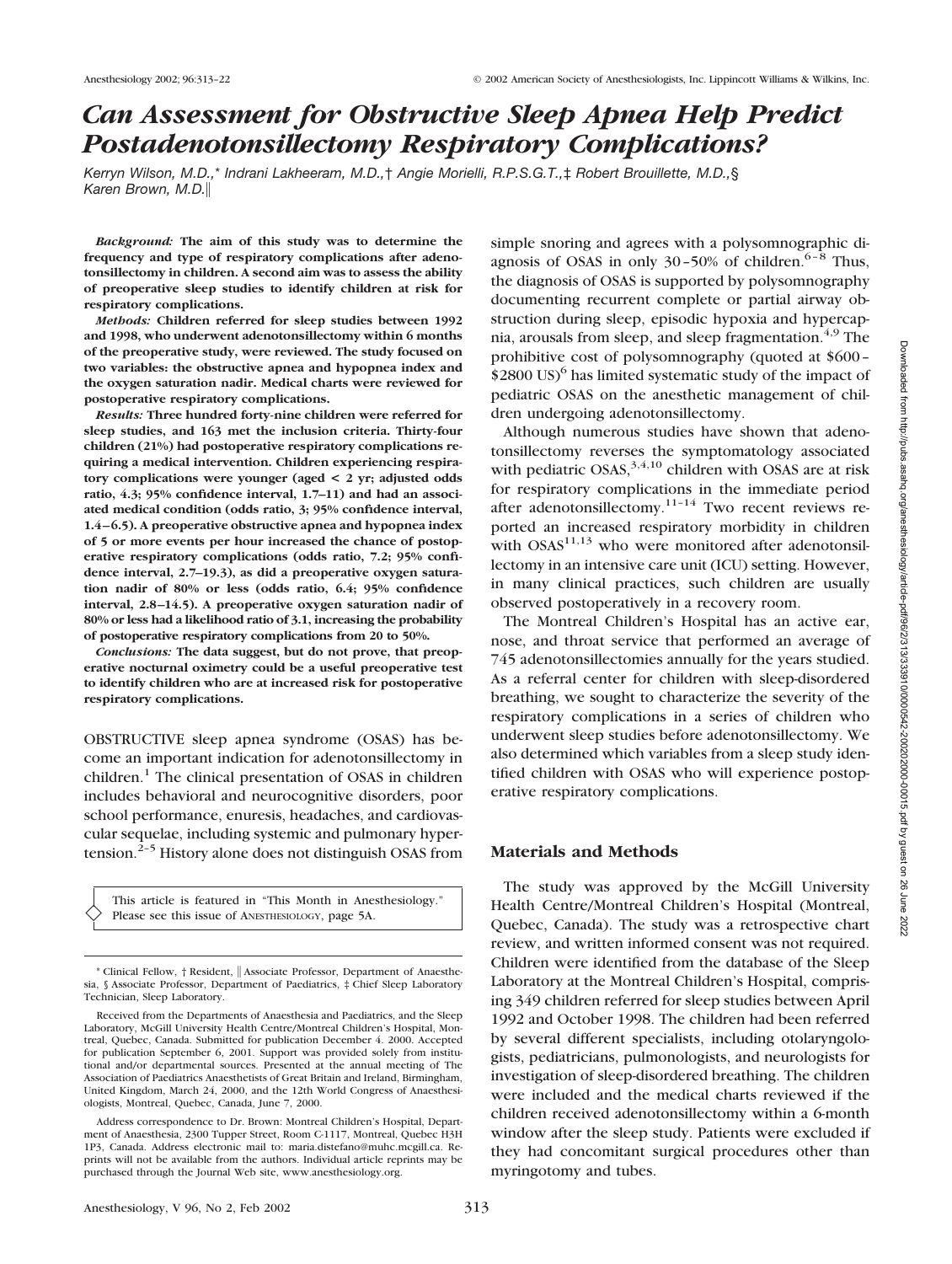## *The Sleep Study*

Children were assessed with either laboratory or home polysomnography, and details of both recording systems have been published elsewhere.<sup>15–18</sup> A home study is a simplified or abbreviated laboratory study. Unlike a laboratory study, a home study does not include a recording of the electroencephalogram, submental electromyogram, or electrooculogram. Both record the cardiorespiratory signals of ribcage and abdomen, and toe or finger plethysmography and saturation, in addition to a video recording. Henceforth both the laboratory and home sleep studies will be referred to as a cardiorespiratory sleep study (CRSS).

We previously documented that our home CRSS provides equivalent assessments of apnea, hypopnea, sleep– wake state, and arousals to that of polysomnography.18,19 Therefore, sleep–wake state for the laboratory CRSS was determined from the electroencephalogram and for the home CRSS from the cardiorespiratory recordings. Both the laboratory and home CRSS included an oximetry trend study (TREND  $O_2$ ) that consisted of a printout of the record from a Nellcor N200 oximeter (Nellcor, Pleasanton, CA) used in the fast response Mode 2.

The CRSS record was analyzed for several variables, including the apnea and hypopnea (OAH) index, mean and minimum nocturnal saturation, desaturation index, percent time less than 90% saturation ( $T_{\leq 90\%}$ ), mean heart rate, mean respiratory rate, and the respiratory movement–arousal index. We report four of these parameters: the OAH index, oxygen saturation  $(Sao<sub>2</sub>)$  nadir, the desaturation index, and  $T_{<90\%}$ . The OAH index was defined as the number of respiratory events (*i.e.*, apnea and hypopnea) per hour of sleep. Apnea was defined as an 80% or greater decrease in respiratory amplitude, for one or more breaths, on the respiratory inductive plethysmographic summation channel (ribcage plus abdomen). Hypopnea was defined as a 50–80% decrease in the amplitude of the summation channel associated with a decrease in the Sao<sub>2</sub> of  $4\%$  or greater. For categorical statistics, the severity of sleep-disordered breathing was classified as normal, mild, moderate, or severe if the OAH index was less than 1, 1-2.9,  $3-4.9$ , or 5 or more events per hour, respectively. As will become evident, the CRSS saturation parameters were of particular interest, and several parameters of the saturation were assessed. The  $Sao_2$  nadir was defined as the minimum oxygen saturation, regardless of duration, occurring during the sleep. The desaturation index was the number of desaturations, defined by a greater than 4% decrease in saturation per hour of sleep. The  $T_{\leq 90\%}$  was defined as the percent time with a saturation less than 90%.

### *Medical Chart Review*

Pertinent history and operative and postoperative information were recorded by a pediatric anesthesiologist (K. Wilson and I. Lakheeram). Possible risk factors that might have contributed to postoperative respiratory complications included gender, age, preoperative medical status, anesthetic technique, opioid administration, surgical technique, and duration of surgery.

The postoperative period began on admission to the recovery room and ended with discharge from hospital. It is our routine to extubate children in the operating room. In fact, no intubated child may be admitted to our recovery room. Once admitted to the recovery room, it is our routine to administer prophylactic oxygen by a mask placed near the face in all children. All children are monitored with a Nellcor N200 pulse oximeter until they are awake and for 30 min after opioid administration. During the 6-yr study period, we had no set policy on discharge criteria from the recovery room for children with a diagnosis of OSAS. However, a discharge criteria from the recovery room was documentation of an "awake" room air saturation greater than 95%.

Postoperative events of interest were identified from the chart records and included both respiratory complications and medical interventions. The respiratory complications were classified as *desaturation*, defined as a recorded oxygen saturation less than 95%, and *airway obstruction*, categorized as (1) obstructive apneas, identified in the chart record by such words as "stopped breathing" or "apnea," and (2) obstructive apneas with desaturation less than 95%. Medical interventions were classified as oxygen administration for longer than usual, a requirement for the jaw thrust maneuver, use of an artificial airway or reintubation, and positive pressure ventilation. Because of the limitations of a retrospective review, we were not able to report with confidence the exact time in the postoperative period at which the complication–intervention occurred, but we did identify whether the complication–intervention occurred in the recovery room or on the ward. Likewise, we were not able to ascertain the rationale for overnight admission to the recovery room *versus* a ward because bed and nursing availability probably had a major impact on these decisions.

The children were divided into two groups based on the requirement for medical interventions: those who required postoperative medical interventions (INT group) and those who did not (non-INT group). Complications occurring intraoperatively, *i.e.*, before the child left the operating room, while recorded, did not influence the grouping criteria. The INT group was further subdivided into those requiring minor and major interventions  $\text{(INT}_{\text{minor}}$  and  $\text{INT}_{\text{major}}$ ). Minor interventions included oxygen therapy beyond usual period (identified from the chart record by a notation that oxygen was still required) or airway instrumentation with an oropharyngeal–nasopharyngeal airway. Major interventions included ventilation with a bag and mask, administration of continuous positive airway pressure, intubation, or admission to the ICU. Given the nature of a retrospective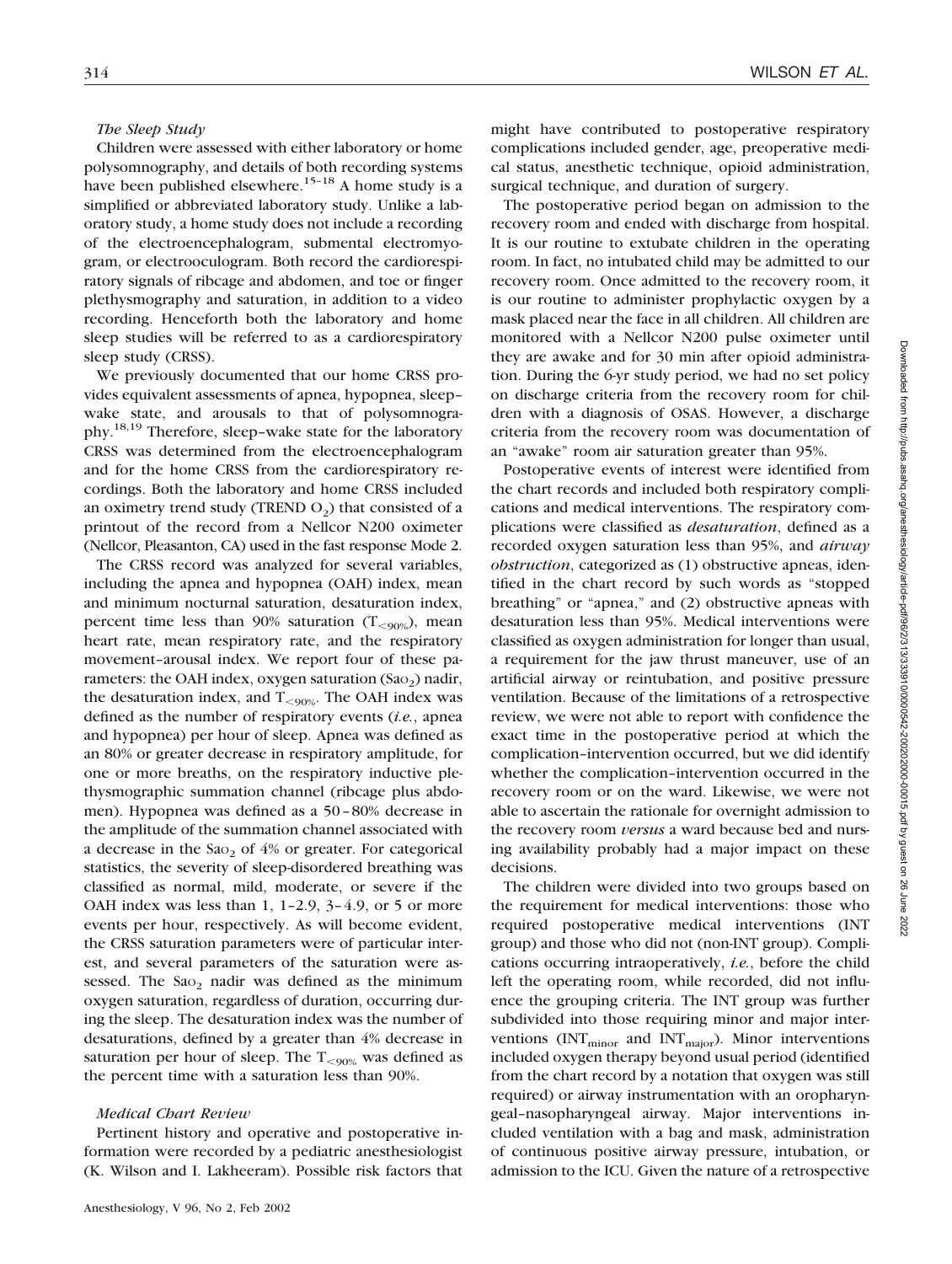review, it was not possible to validate the appropriateness and efficacy of medical interventions, particularly the "elective" ICU admissions.

### *Statistical Analysis*

Medical and CRSS variables were analyzed using SPSS (Version 10; SPSS Inc., Chicago, IL). Qualitative data are presented as proportions and continuous variables as  $mean \pm SD$ . Continuous variables for the main outcome parameters, the OAH index and the  $Sao<sub>2</sub>$  nadir, are presented as proportions, mean  $\pm$  SD, and 95% confidence intervals (CIs).

The main outcome was the requirement for postoperative medical intervention. Potential risk factors for postoperative interventions were age, gender, weight percentile, preoperative medical status, opioid administration, and CRSS parameters, including the OAH index and  $Sao<sub>2</sub>$ nadir. Associations were tested by chi-square statistics, and the corresponding Mantel Haenszel odds ratios were estimated.

One-way analysis of variance was used for the non-INT and INT groups to determine whether significant differences occurred among the preoperative CRSS variables of the OAH index, the desaturation index, the  $Sao<sub>2</sub>$  nadir, and the  $T_{\leq 90\%}$ . The Tukey modification of the *t* test for multiple comparisons (three) was then used.  $P \leq 0.05$ was considered significant.

A multivariate logistic regression analysis was then performed to select a model based on effect sizes, confounding effects, and the Akaike information criterion. This criterion adjusts standard significance tests for the number of terms in the model such that when choosing between models with similar statistical properties, the Akaike information criterion favors the model with fewer parameters. The Hosmer and Lemeshow test was used to evaluate the goodness of fit of the model.<sup>20</sup>  $P$  < 0.05 was considered significant.

The four risk variables (age, medical condition,  $Sao<sub>2</sub>$ ) nadir, and OAH index) identified as risk factors by univariate analysis (see Results) were used in a stepwise logistic multiple regression to assess risk models for the outcome of interest, namely, the need for postoperative intervention. Data were stratified and recoded such that age risk  $=$  age less than 2 yr, medical risk  $=$  the presence of an associated medical condition, saturation risk Sao<sub>2</sub> nadir 80% or less, and apnea risk = OAH index of 5 or more events per hour. Two models were assessed and compared: (1) age, medical and saturation risk; and (2) age, medical, and apnea risk. In addition, the effect of sequentially adding an assessment of saturation risk and apnea risk on the risk model for outcome was assessed for three models: (1) age and medical risk; (2) age, medical, and saturation risk; and (3) age, medical, saturation, and apnea risk.

Between October 1992 and April 1998, 349 children were referred for CRSS, 163 of whom met the inclusion criteria. The remaining 186 children were excluded because they had not undergone adenotonsillectomy within a 6-month period after CRSS  $(n = 184)$  or had concomitant surgery ( $n = 2$ ). The referral pattern to our sleep laboratory includes children with complex medical problems, including myelodysplasia, developmental delay, and achondroplasia, for whom adenotonsillectomy may not be indicated. Both children excluded for concomitant surgery had Crouzon syndrome, and the surgeries were cranioplasty and orbital bar advancement. One hundred forty-three children underwent adenotonsillectomy, 14 underwent adenoidectomy alone, and 6 underwent tonsillectomy alone (table 1). The various surgical procedures are henceforth referred to as adenotonsillectomy.

Anthropometric data are presented in table 1. Twentyone percent ( $n = 34$ ) experienced postoperative respiratory complications requiring medical intervention (group INT); 24 of these children required a minor intervention, and 10 required a major intervention. (Three children experienced postextubation laryngospasm in the operating room. One child had no complications in the postoperative period and was assigned to the non-INT group. Two children required supplemental oxygen beyond the usual period in the recovery room and were assigned to the  $INT<sub>minor</sub> group.$ )

Postoperative respiratory complications included desaturation ( $n = 33$ ) and airway obstruction ( $n = 10$ ). Both of these complications required medical intervention: oxygen therapy ( $n = 34$ ), positive pressure ventilation ( $n = 6$ ), continuous positive airway pressure ( $n =$ 2), a nasopharyngeal airway  $(n = 1)$ , or reintubation  $(n = 1)$ . One hundred fifty-eight children were admitted to the recovery room, and a breakdown of their respiratory complications and medical interventions are shown in table 2. Ninety-five children were admitted to the ward before discharge home, and 14 respiratory complications occurred (table 3). All children who required medical intervention on the ward had also required medical intervention in the recovery room. Six children were admitted to the ICU after adenotonsillectomy (table 4). Patients no. 5 and 7 (table 4) were admitted to the ICU preoperatively after a very abnormal overnight laboratory CRSS.

### *Minor Intervention Group*

Fourteen children (58%) in the  $INT<sub>minor</sub>$  group had a preoperative  $Sao<sub>2</sub>$  nadir of 80% or less. All patients in the  $INT_{minor}$  group experienced postoperative oxygen desaturation, and the postoperative saturation nadir was  $88.9 \pm 4.0$ %. All children were given supplemental oxygen. Further data are presented in tables 1, 2, and 5.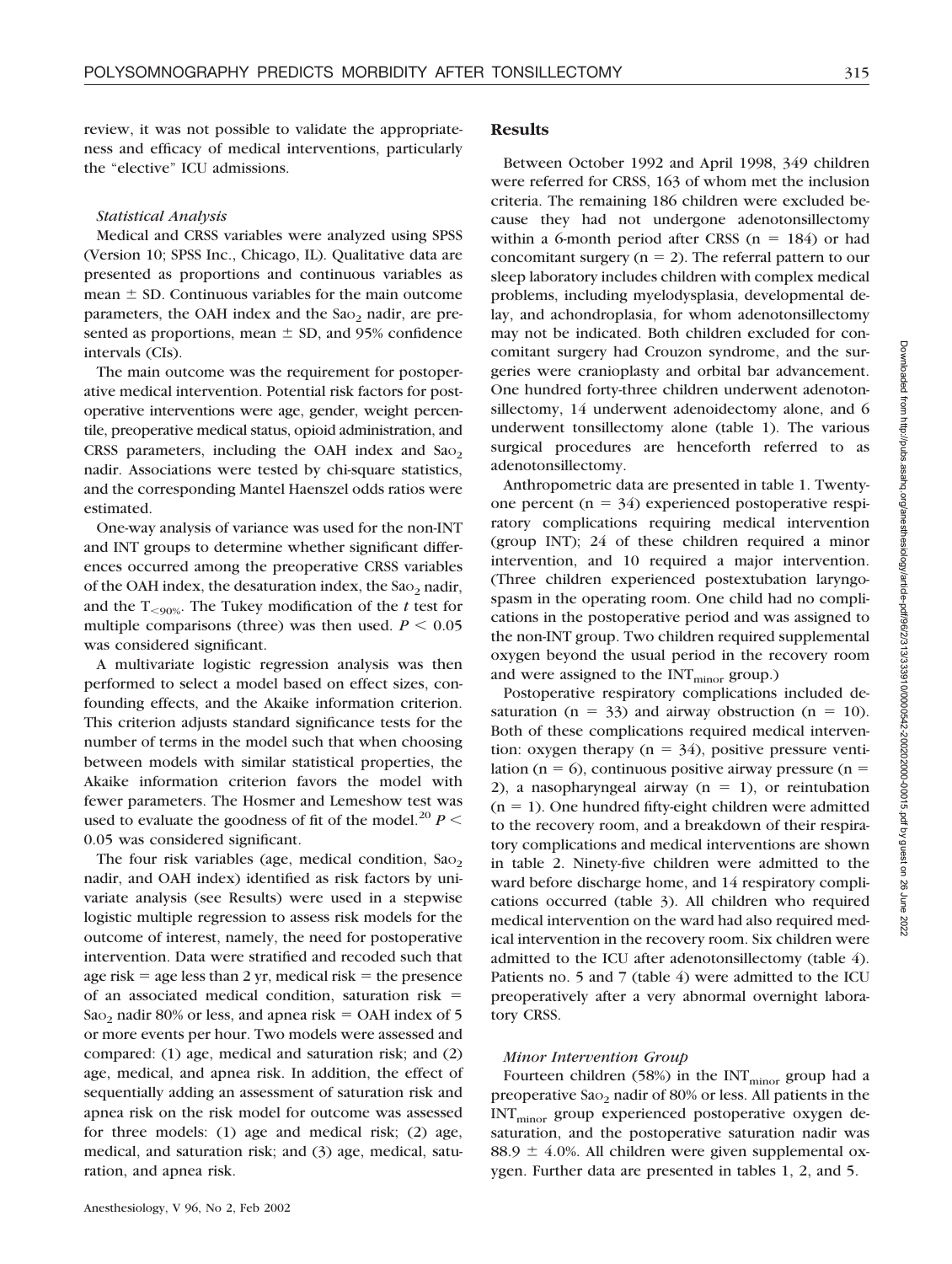### **Table 1. Demographic Data**

|                                                                           | nonINT          | <b>INT</b>      | $\ensuremath{\mathsf{INT}_{minor}}$ | $\mathsf{INT}_\mathsf{major}$ |
|---------------------------------------------------------------------------|-----------------|-----------------|-------------------------------------|-------------------------------|
| Number of Children                                                        | 129             | 34              | 24                                  | 10                            |
| Gender (F, M)                                                             | (52, 77)        | (13, 21)        | (8, 16)                             | (5, 5)                        |
| Age (yr)                                                                  | $4.8 \pm 2.9$   | $4.4 \pm 3.3$   | $4.3 \pm 3.3$                       | $4.5 \pm 3.8$                 |
| <b>Coexistant Medical Condition</b>                                       |                 |                 |                                     |                               |
| # $(%)$                                                                   | 27 (20.9)       | 15(44.1)        | 11 (45.8)                           | 4(40.0)                       |
| Surgery                                                                   |                 |                 |                                     |                               |
| Procedure                                                                 |                 |                 |                                     |                               |
| Tonsillectomy                                                             | 5               |                 |                                     | 0                             |
| Adenoidectomy                                                             | 10              | 4               | 3                                   |                               |
| T and A                                                                   | 114             | 29              | 20                                  | 9                             |
| Duration (min)                                                            | $46.3 \pm 12.4$ | $49.4 \pm 12.4$ | $47.8 \pm 12.3$                     | $52.2 \pm 12.0$               |
| <b>Opioid Administration</b>                                              |                 |                 |                                     |                               |
| Intraoperative                                                            |                 |                 |                                     |                               |
| # $(%)$                                                                   | 109 (84.5)      | 30 (88.2)       | 22(91.7)                            | 8(80.0)                       |
| First 2 hr post-op                                                        |                 |                 |                                     |                               |
| # $(\%)$                                                                  | 110 (85.3)      | 24 (70.6)       | 18 (75.0)                           | 7(70.0)                       |
| Children receiving no opioids during<br>surgery and in first 2 hr post-op |                 |                 |                                     |                               |
| # $(\%)$                                                                  | $5(3.9\%)$      | $2(5.9\%)$      | 1(4.2%)                             | $1(10.0\%)$                   |

Demographic data for children in Groups nonINT and INT. Children requiring medical intervention (Group INT) have been grouped into 2 subgroups: those requiring minor interventions (INT<sub>minor</sub>) and those requiring major interventions (INT<sub>major</sub>). See text for a definition of minor and major interventions. Continuous variables presented mean  $\pm$  SD; Qualitative data presented as # (%).  $INT =$  intervention.

# *Major Intervention Group*

Five children (50%) in the  $INT_{major}$  group had a preoperative  $Sao<sub>2</sub>$  nadir of 80% or less. Six children were admitted to the ICU postoperatively, one nonelectively and five electively (table 4). The case scenarios of these six children are as follows. The nonelective ICU admission was a 1-yr-old girl with developmental delay who had severe OSAS on preoperative CRSS. Postoperatively she desaturated  $(< 80\%)$  and required an unplanned admission to ICU for oxygen therapy and monitoring. Of the five planned admissions to ICU, four required additional interventions. Patient no. 2 required preoperative intubation because of severe OSAS and remained intubated for 7 h postoperatively. After extubation, he required nasal continuous positive airway pressure for an additional 4 days. Patient no. 3 was admitted to the ICU extubated but had continued upper airway obstruction and desaturated  $(< 70\%)$  repeatedly. She required a nasopharyngeal airway and continuous positive airway pressure for 2 days before discharge on postoperative day 11. Patient no. 4 was admitted to the ICU extubated but needed reintubation 3 h postoperatively for 7 h, for relief of persistent upper airway obstruction. He was discharged home on postoperative day 3. Patient no. 5

|  |  |  | Table 2. Postoperative Respiratory Complications Occurring in the Recovery Room |  |  |  |
|--|--|--|---------------------------------------------------------------------------------|--|--|--|
|  |  |  |                                                                                 |  |  |  |

|                                          | nonINT<br>$(n = 129)$ | <b>INT</b><br>$(n = 29)$ | INT <sub>minor</sub><br>$(n = 24)$ | $INT_{major}$<br>$(n = 5)$ |
|------------------------------------------|-----------------------|--------------------------|------------------------------------|----------------------------|
| Complications                            |                       |                          |                                    |                            |
| Desaturation $<$ 95% (#)                 |                       | 24                       | 19                                 |                            |
| Desaturation $<$ 90% (#)                 |                       | 18                       | 12                                 |                            |
| Desaturation minimum                     | 90%                   | 69%                      | 85%                                | 69%                        |
| Airway obstruction (#) obstructive apnea |                       |                          |                                    |                            |
| Obstructive apnea $+$ desaturation       |                       |                          |                                    | 5                          |
| Interventions (#)                        |                       |                          |                                    |                            |
| Oxygen longer than usual                 |                       | 24                       | 19                                 |                            |
| Jaw thrust maneuver                      |                       |                          | っ                                  |                            |
| Artificial airway                        |                       |                          |                                    |                            |
| Reintubation                             |                       |                          |                                    |                            |
| Ventilation                              |                       |                          |                                    |                            |
| Transfer to ICU                          |                       |                          |                                    |                            |

Postoperative respiratory complications and medical interventions occurring in the 158 children admitted to the recovery room in the nonINT and INT groups. Children requiring medical intervention (Group INT) have been grouped into 2 subgroups: those requiring minor interventions (INT<sub>minor</sub>) and those requiring major interventions (INT<sub>maior</sub>). See text for a definition of minor and major interventions. The patient \* is patient 1 in Table 4.

 $INT = intervention; ICU = intensive care unit.$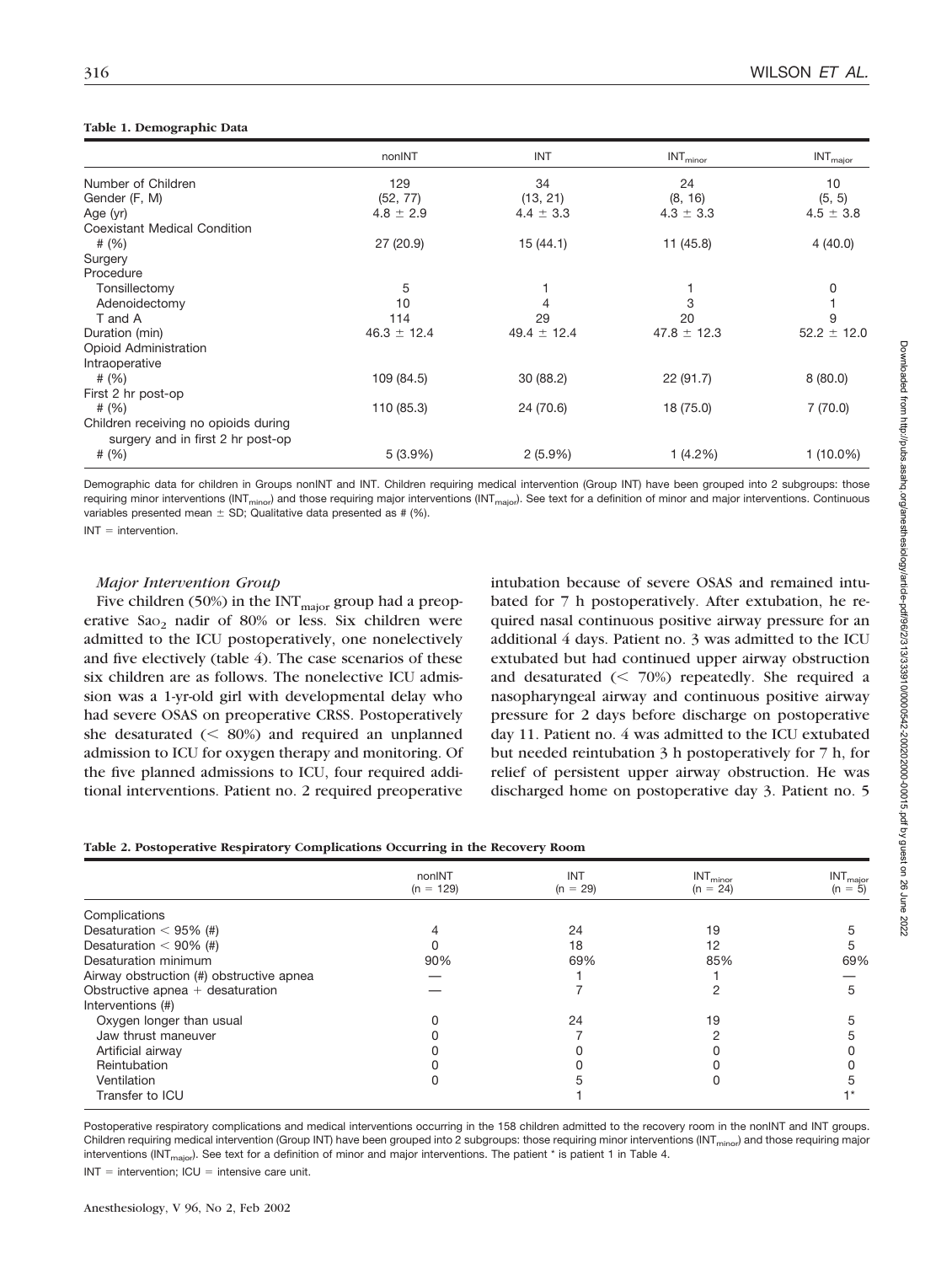|  | ٧ |  |
|--|---|--|
|  |   |  |

| mervemons occurring on the ward |                      |                   |                                    |                                                                |  |  |  |  |  |
|---------------------------------|----------------------|-------------------|------------------------------------|----------------------------------------------------------------|--|--|--|--|--|
|                                 | nonINT<br>$(n = 72)$ | INT<br>$(n = 23)$ | INT <sub>minor</sub><br>$(n = 17)$ | $\ensuremath{\mathsf{INT}_\mathsf{major}}\xspace$<br>$(n = 6)$ |  |  |  |  |  |
| Complications                   |                      |                   |                                    |                                                                |  |  |  |  |  |
| Desaturation $<$ 95% (#)        |                      |                   | 5                                  | 2                                                              |  |  |  |  |  |
| Desaturation $<$ 90% (#)        |                      | 5                 |                                    |                                                                |  |  |  |  |  |
| Desaturation minimum            | 85%                  | 77%               | 81%                                | 77%                                                            |  |  |  |  |  |
| Airway obstruction (#)          |                      |                   |                                    |                                                                |  |  |  |  |  |
| obstructive apnea               |                      |                   |                                    |                                                                |  |  |  |  |  |
| Obstructive apnea $+$           |                      |                   |                                    |                                                                |  |  |  |  |  |
| desaturation                    |                      |                   |                                    |                                                                |  |  |  |  |  |
| Interventions (#)               |                      |                   |                                    |                                                                |  |  |  |  |  |
| Oxygen                          |                      | հ                 | 5                                  |                                                                |  |  |  |  |  |
| Artificial airway               |                      |                   |                                    |                                                                |  |  |  |  |  |

**Table 3. Postoperative Respiratory Complications and Medical Interventions Occurring on the Ward**

Postoperative respiratory complications and medical interventions occurring in the 95 children admitted to the ward in the non-INT and INT groups. Children requiring medical intervention (Group INT) have been grouped into 2 subgroups: those requiring minor interventions ( $INT<sub>minor</sub>$ ) and those requiring major interventions ( $INT<sub>major</sub>$ ). See text for a definition of minor and major interventions.

Ventilation — 0 0 1

 $INT =$  intervention.

was a 2-yr-old girl who had been in the ICU preoperatively for monitoring because of severe OSAS. She was a planned admission to the ICU postoperatively and required supplemental oxygen for a mild desaturation (90%). Patient no. 7 had been monitored preoperatively in the ICU for severe OSAS but postoperatively was admitted to the recovery room, where he had an episode of desaturation less than 80% and needed ventilation with bag and mask and 100% oxygen. He remained in the recovery room overnight before discharge to the ward, where there were no further problems. Patients no. 8–10 recovered in the recovery room. All had episodes of oxygen desaturation (69–85%) and airway obstruction requiring oxygen therapy and ventilation with bag and mask.

# *Predictors of Postoperative Complications– Interventions*

Gender, surgical technique, surgery type, duration of anesthesia, anesthetic technique, and opioid administration did not statistically differ between the non-INT and INT groups. Anesthetic technique was variable during the 6-yr study period, with both groups receiving a mixture of inhalational agents, induction agents, and analgesics, including ketorolac, acetaminophen, and opioids. Intraoperative opioids were administered to 139 of the 163 patients (tables 1 and 6). Five children (3.9%) in the non-INT group and two children (5.9%) in the INT group did not receive an opioid within 2 h of surgery. Opioids were administered to 34 children (88%) in whom respiratory compromise occurred and in 109 of the 129 children (84%) in whom it did not. Intraoperative opioids were administered to 112 of 134 children with CRSS-documented OSAS (table 7). In addition, opioids were administered within the initial 2 h postoperatively in 106 of the 134 children with CRSS-documented OSAS. No correlation between the preoperative CRSS parameters and opioid administration and postoperative outcome was found.

Univariate analysis identified two clinical predictors of postoperative complications: age and the presence of an associated medical condition. Age younger than 2 yr had an adjusted odds ratio (OR) of 4.3 (95% CI, 1.7–11). Nineteen of the 163 children were younger than 2 yr. The presence of a preoperative medical condition gave an OR of 3 (95% CI, 1.4–6.5). Twenty-seven children in the non-INT group had an associated medical condition,

Table 4. Clinical and Preoperative CRSS Data of Children in Group INT<sub>major</sub>

|                |     |             | Preop CRSS                        |                                  |                               | Postoperative Complications and Interventions |                                                                |  |
|----------------|-----|-------------|-----------------------------------|----------------------------------|-------------------------------|-----------------------------------------------|----------------------------------------------------------------|--|
| Patient        | Sex | Age<br>(yr) | Preoperative Medical<br>Condition | OAH Index<br>$(+ \cdot hr^{-1})$ | Sao <sub>2</sub><br>Nadir (%) | Sao <sub>2</sub><br>Nadir (%)                 | Medical Interventions                                          |  |
|                | F   |             | Yes                               | 23                               | 68                            | 80                                            | $O2$ Rx, ICU unplanned                                         |  |
| $\overline{2}$ | M   | 5           | Yes<br>Intubated from<br>ICU      |                                  | 79                            |                                               | ICU planned, IPPV, CPAP                                        |  |
| 3              | F   | 3           | No                                | 142                              | 50                            | 70                                            | ICU planned, nasopharyngeal<br>airway, O <sub>2</sub> Rx, CPAP |  |
| 4              | M   | 12          | No                                | 84                               | 51                            | 89                                            | ICU planned, intubation, O <sub>2</sub> Rx                     |  |
| 5              | F   | 2           | Yes<br>Preoperative ICU           | 42                               | 59                            | 90                                            | ICU planned, O <sub>2</sub> Rx                                 |  |
| 6              | F   | 2           | No                                | 32                               | 81                            | 97                                            | <b>ICU</b> planned                                             |  |
| $\overline{7}$ | M   | 9           | Yes<br>Preoperative ICU           | 19                               | 67                            | 80                                            | IPPV, O <sub>2</sub> Rx, Postoperative RR                      |  |
| 8              | M   | 4           | No                                | 38                               | 59                            | 85                                            | $O2 Rx$ , IPPV                                                 |  |
| 9              | M   | 4           | No                                | 19                               | 87                            | 80                                            | $O2 Rx$ , IPPV                                                 |  |
| 10             | F   | 4           | No                                | 3                                | 91                            | 69                                            | O <sub>2</sub> Rx, IPPV                                        |  |

 $CRSS =$  cardiorespiratory sleep study; M = male; F = female; OAH index = #apnea&hypopnea  $\cdot$  hr<sup>-1</sup>; Sao<sub>2</sub> nadir = lowest O<sub>2</sub> saturation achieved. O<sub>2</sub> Rx = oxygen administration; IPPV = intermittent positive pressure ventilation; CPAP = continuous positive airway pressure; ICU planned = elective post-op admission to ICU. ICU  $=$  intensive care unit. See text for details of perioperative course.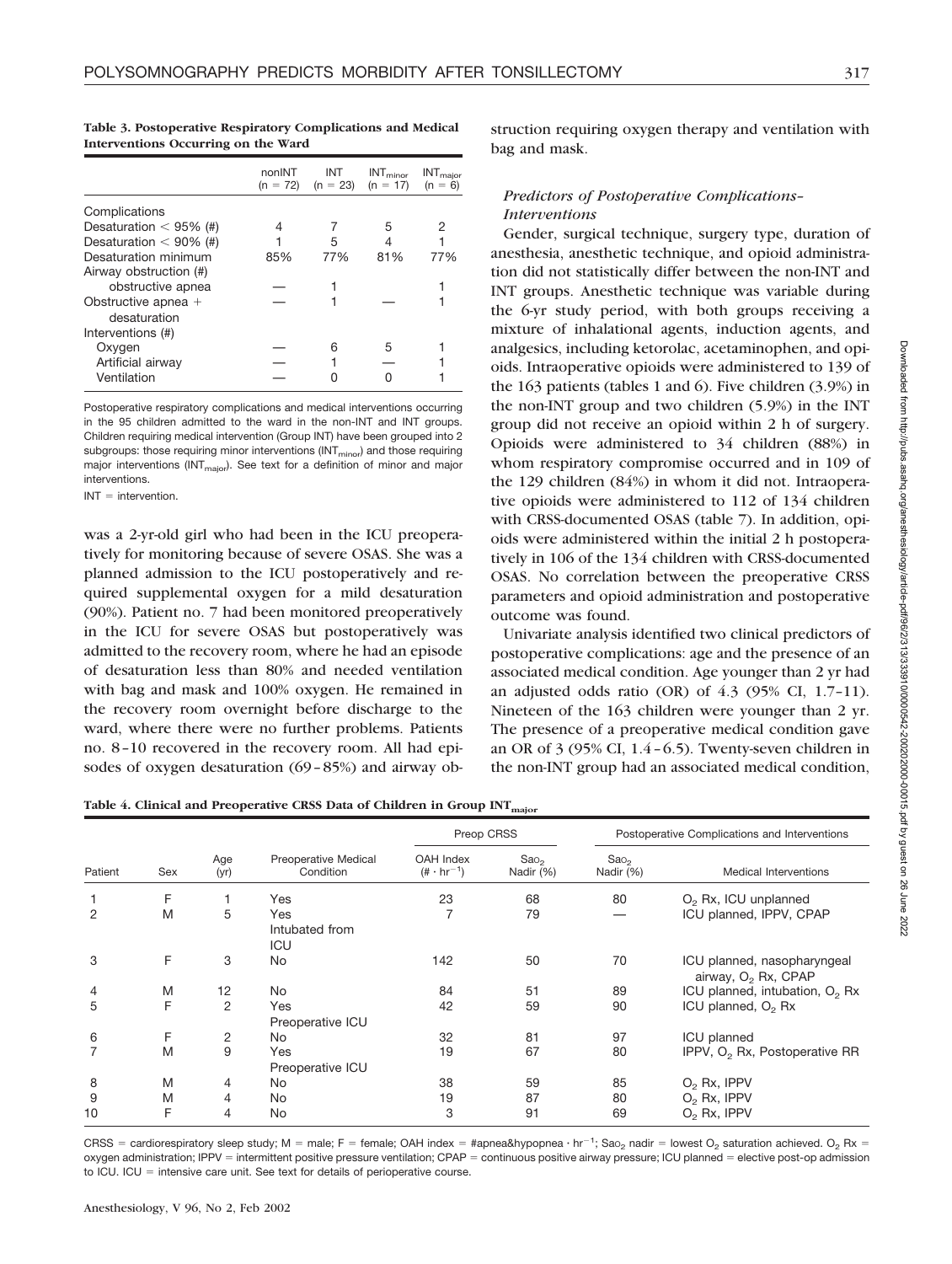|                                                                                 | nonINT                           | <b>INT</b>                             | INT <sub>minor</sub>               | $INT_{\text{maior}}$               |
|---------------------------------------------------------------------------------|----------------------------------|----------------------------------------|------------------------------------|------------------------------------|
| Awake saturation (%)                                                            | $97.2 \pm 1.2$                   | $96.0 \pm 2.1$                         | $96.0 \pm 2.2$                     | $96.5 \pm 1.9$                     |
| $T_{\leq 90\%}$ (%)                                                             | $0.8 \pm 2.4$                    | $7.1 \pm 14.0^*$                       | $6.5 \pm 15.7$                     | $7.8 \pm 9.0$                      |
| Desaturation index $\#\cdot\ln^{-1}$                                            | $7.0 \pm 9.2$                    | $27.5 \pm 33.1^*$                      | $21.9 \pm 26.7$                    | $37.5 \pm 15.5$                    |
| Sao <sub>2</sub> nadir $(\%)$<br>OAH index (# events $\cdot$ hr <sup>-1</sup> ) | $84.9 \pm 9.2$<br>$9.1 \pm 10.4$ | $71.4 \pm 16.7^*$<br>$28.3 \pm 32.2^*$ | $72.4 \pm 17.7$<br>$23.1 \pm 26.3$ | $71.3 \pm 12.4$<br>$37.9 \pm 41.4$ |

**Table 5. Preoperative Cardiorespiratory Sleep Study Parameters and Postoperative Outcome**

Results from the preoperative Cardiorespiratory Sleep Study for children in the nonINT and INT groups. (\*  $P < 0.05$ , one way analysis of variance, different from nonINT group.) Children requiring medical intervention (Group INT) have been grouped into 2 subgroups: those requiring minor interventions (INT<sub>minor</sub>) and those requiring major interventions (INT<sub>maior</sub>). See text for a definition of minor and major interventions.

 $T_{\leq 90\%}$  = time spent with a saturation  $< 90\%$ ; SaO<sub>2</sub> = oxygen saturation; OAH = obstructive apnea and hypopnea; INT = intervention.

of which asthma (n = 15), cardiac anomalies (n = 4), and trisomy 21 ( $n = 3$ ) were the most common. Fifteen children in the INT group had associated medical conditions, of which asthma ( $n = 5$ ), hypotonia-developmental delay  $(n = 4)$ , and craniofacial abnormalities  $(n = 2)$  were the most common.

Multiple logistic regression analysis was performed using the two clinical factors identified from the univariate analysis. The adjusted ORs for age younger than 2 yr and the presence of an associated medical condition were 3.0 (95% CI, 0.9-9.4;  $P = 0.06$ ) and 2.4 (95% CI, 1.0-6.3;  $P = 0.06$ ), respectively.

# *Polysomnographic Predictors of Postoperative Complications–Medical Interventions*

Of the 163 CRSS studies, 136 were home studies and 27 were laboratory studies. The nocturnal oximetry study (TREND  $O_2$ ) was abnormal (defined as three clusters of desaturation events and three desaturations 90%) in 45 studies, normal in 52, and indeterminate in 66 studies. (Indeterminate studies could not distinguish movement artifact from desaturations. See Brouillette *et al.*<sup>16</sup> for a discussion of this method.) Four nocturnal saturation variables are reported: the awake saturation,  $T_{\leq 90\%}$ , desaturation index, and Sao<sub>2</sub> nadir (table 5). With regard to the  $T_{<90\%}$ , 47 children with OSAS spent 0% of sleep with a saturation less than 90%, and 37 had a  $T_{\leq 90\%}$ greater than 1%, of whom 35 had severe OSAS and 2 had moderate OSAS.

Twenty-nine children did not meet the diagnostic criteria OSAS (OAH index  $\leq$  1), and none of these children developed respiratory complications or required medical interventions after adenotonsillectomy (table 8). Of

**Table 6. Intraoperative Opioid Administration by Type and Dose in 163 Children Undergoing Adenotonsillectomy**

| Number of<br>Children | % Total | Dose/kg Mean $\pm$ SD<br>(units $\cdot$ kg <sup>-1</sup> ) |
|-----------------------|---------|------------------------------------------------------------|
| 24                    | 14.7    |                                                            |
| 16                    | 9.8     | $1.12 \pm 0.05$                                            |
| 64                    | 39.3    | $1.37 \pm 0.50$                                            |
| 56                    | 34.4    | $0.33 \pm 0.34$                                            |
| 3                     | 1.8     | $1.07 \pm 0.20$                                            |
|                       |         |                                                            |

the 134 patients who met our diagnostic criteria for OSAS, namely, an OAH index of more than 1 event per hour, 100 (74.6%) did not require an intervention.

Eighty-eight percent of the INT group compared with 51% of the non-INT group had severe OSAS. Three percent of the INT group compared with 13% of the non-INT group had mild OSAS. The mean preoperative OAH index was 14.0 events per hour (95% CI, 5.0–22.9) higher in the INT group compared with the non-INT group. The F statistic was 17.0 with 162 degrees of freedom and an associated  $P$  value  $\leq 0.001$  (table 5). The adjusted OR for an OAI index of 5 or more events per hour was 7.2 (95% CI, 2.7-19.3;  $P = 0.001$ ). The adjusted OR for a  $Sao_2$  nadir 80% or less gave an OR of 6.4 (95% CI, 2.8-14.5;  $P \le 0.001$ ).

The CRSS nocturnal saturation nadirs for the OSAS severity scores of normal, mild, moderate, and severe were 91.3, 88.6, 87.4, and 77.1%, respectively (table 8). Compared with the non-INT group, the INT group had lower preoperative Sao<sub>2</sub> nadirs (71.4 *vs.* 84.9%;  $P \leq$ 0.001; table 5). One-way analysis of variance of the INT groups and the preoperative Sao<sub>2</sub> nadir showed a mean difference of 13.6% between non-INT and  $INT<sub>major</sub>$ , with a 95% CI of 5.3–21.9%, an F statistic of 17.8, 162 degrees of freedom, and an associated  $P$  value  $\leq 0.01$ . Sixty percent ( $n = 21$ ) of the children in the INT group had an oxygen saturation nadir of 80% or less compared with  $20\%$  (n = 26) of children in the non-INT group (fig. 1).

Severe OSAS, defined polysomnographically as an OAH index of 5 or more events per hour (adjusted OR, 3.7; 95% CI, 1.1-12.6;  $P = 0.04$ ) and a preoperative nocturnal Sao<sub>2</sub> nadir of 80% or less (adjusted OR, 3.7; 95% CI, 1.4–9.3;  $P \le 0.01$ ) significantly increased the incidence of respiratory complications.

### *Likelihood Ratios*

The probability of postoperative medical interventions was 20% (34 of 163 children), increasing to 25% (34 of 134 children) in the OSAS population. The likelihood ratio for postoperative medical interventions calculated for an OAH index of 5 or more events per hour was 1.7, whereas the ratio for OAH index of less than 5 events per hour was 0.4. The likelihood ratio for postoperative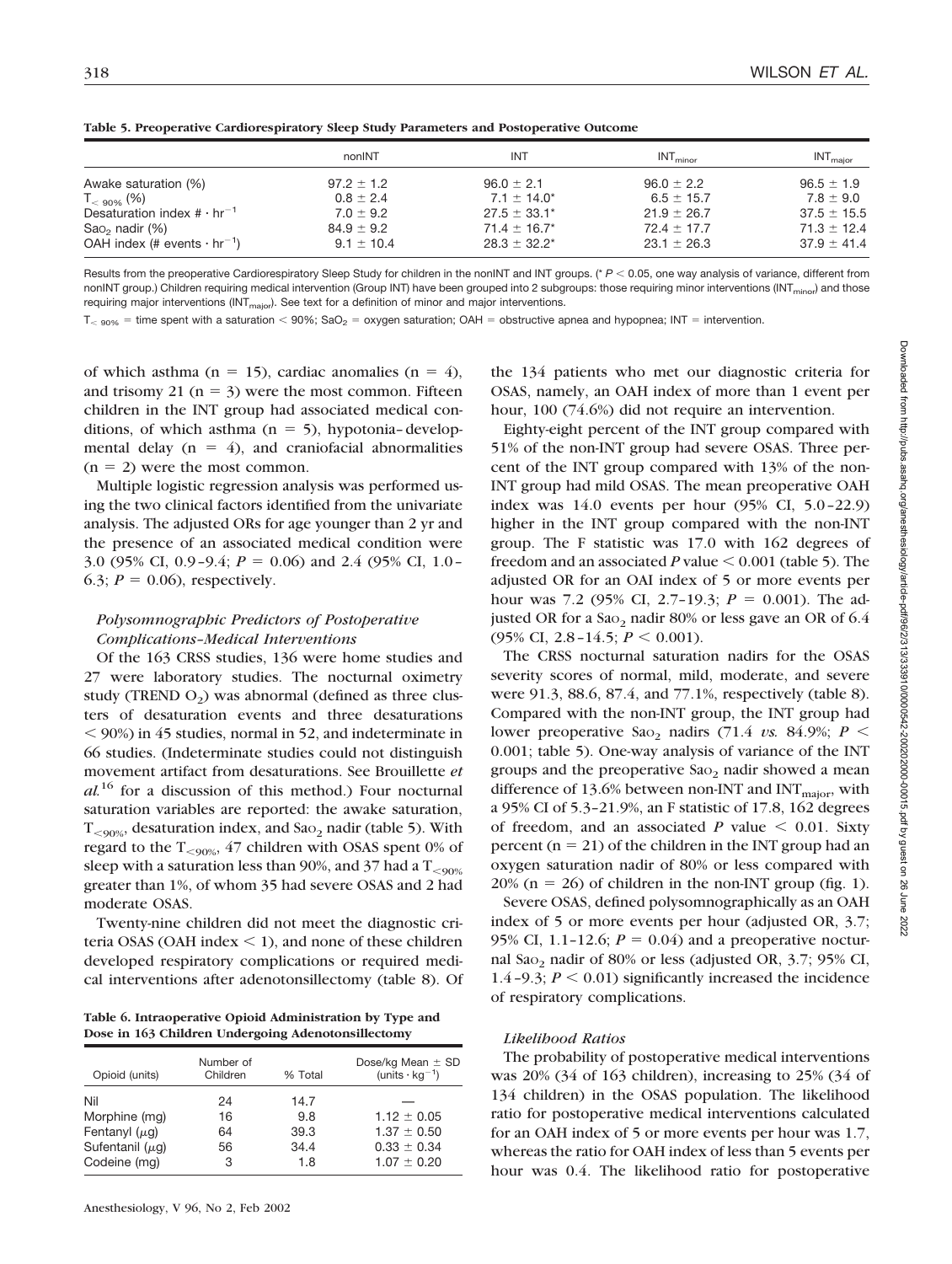| <b>OSAS Severity</b><br>Based on<br>OAH Index |          |         | Intraoperative Opioid Administration<br>$(n = 112)$ | Postoperative Opioid Administration<br>$(n = 108)$ |          |         |            |
|-----------------------------------------------|----------|---------|-----------------------------------------------------|----------------------------------------------------|----------|---------|------------|
|                                               | Morphine | Codeine | Fentanvl                                            | Sufentanil                                         | Morphine | Codeine | Meperidine |
| Mild                                          |          |         |                                                     |                                                    | 15       |         |            |
| Moderate                                      |          |         |                                                     |                                                    | 18       |         |            |
| Severe                                        |          |         | 39                                                  | 32                                                 | 69       |         |            |
| Total                                         | 15       |         | 52                                                  | 42                                                 | 102      |         |            |

**Table 7. Perioperative Opioid Administered to 134 Children with Cardiorespiratory Sleep Study–documented OSAS**

 $OSAS =$  obstructive sleep apnea syndrome;  $OAH =$  obstructive apnea and hypopnea.

medical interventions calculated for a preoperative Sao<sub>2</sub> nadir of 80% or less was 3.1, increasing the posttest probability of respiratory morbidity from 20 to 50%. The likelihood ratio for postoperative medical interventions calculated for a preoperative saturation nadir greater than 80% was 0.5, decreasing the posttest probability of respiratory morbidity from 20 to 10%.

### *Stepwise Logistic Linear Regression*

As stated in Materials and Methods, the study population was reclassified by the four risk factors identified by univariate analysis into age risk (defined as an age  $\leq 2$ yr), medical risk (defined by the presence of an associated medical condition), saturation risk (defined as a Sao<sub>2</sub> nadir  $\leq$  80%), and apnea risk (defined as an OAH index  $\geq$  5 events per hour). Stepwise logistic linear regression of the two models—(1) age, medical and saturation risk and (2) age, medical and apnea risk—to predict outcome (non-INT *vs.* INT) showed that the statistical properties of the two models were similar (Akaike information criterion  $= 28.3$  and 24.6, respectively). Stepwise logistic linear regression gave a Nagelkerke pseudo R-squared value (a generalization of the ordinary R-squared to logistic regression) of 0.12, 0.26, and 0.30 for the following three models: (1) age and medical risk; (2) age, medical and saturation risk; and (3) age, medical, saturation, and apnea risk, respectively.

## **Discussion**

The incidence of respiratory complications after adenotonsillectomy was 21% in this series of 163 children, 82% of whom had OSAS. This incidence of postoperative respiratory compromise is higher than the 1.3% incidence reported in a general pediatric population $21$  but is comparable to that reported in other series of pediatric OSAS.<sup>13,14</sup> Ninety-six percent (128 of 134) of our children were managed in a recovery room–ward setting. Desaturation requiring oxygen administration was the most common respiratory complication. Major respiratory compromise requiring airway instrumentation, ventilation, or intensive postoperative monitoring occurred in 7.5% of children with OSAS and none of those without OSAS. This 7.5% incidence of major respiratory compromise is one third the incidence (23%) reported by Mc-Colley *et al.*<sup>11</sup> However, their study population ( $n = 69$ ) had a higher incidence of associated cardiac and craniofacial conditions compared with our study population, in which asthma was the most prevalent medical condition. Therefore, differences in referral pattern, study populations, OSAS diagnostic criteria, definition of postoperative morbidity, and surgical and anesthetic management may have contributed to our lower incidence of major respiratory compromise.

Adenotonsillectomy should relieve the symptomatology of OSAS and normalize breathing during sleep. $4,10,22-24$  What explanation can be offered for the paradox that children with OSAS continue to experience upper airway obstruction and desaturation in the immediate postoperative period? Blood, edema, and residual lymphoid tissue may continue to obstruct the postsurgical airway in the child with OSAS. In addition, pediatric OSAS is a disorder of upper airway function consequent to both anatomic and dynamic factors that promote upper airway collapse during inspiration. In children

**Table 8. The Preoperative OSAS Severity Score and Postoperative Outcome**

| CRSS OAH index<br>(# events/hr) | <b>OSAS Severity</b><br>Score | CRSS SaO <sub>2</sub><br>nadir $(\%)$ | <b>CRSS Desaturation</b><br>Index (# events/hr) | nonINT<br>(n) | <b>INT</b><br>(n) |
|---------------------------------|-------------------------------|---------------------------------------|-------------------------------------------------|---------------|-------------------|
| $<$ 1                           | Normal                        | $91.3 \pm 3.9$                        | $0.8 \pm 1.2$                                   | 29            | O                 |
| $\geq 1 < 3$                    | Mild                          | $88.6 \pm 2.6$                        | $2.8 \pm 2.8$                                   | 16            |                   |
| $\geq 3 < 5$                    | Moderate                      | $87.4 \pm 4.2$                        | $3.6 \pm 2.7$                                   | 18            | 3                 |
| $\geq 5$                        | Severe                        | $77.1 \pm 13.8$                       | $17.2 \pm 22.5$                                 | 66            | 30                |

This table relates the preoperative OSAS severity score, categorized by the OAH index, and the corresponding preoperative SaO<sub>2</sub> nadir and desaturation index (mean  $\pm$  SD) with postoperative outcome for Groups nonINT and INT.

CRSS = cardiorespiratory sleep study; OSAS = obstructive sleep apnea syndrome; OAH = obstructive apnea and hypopnea; SaO<sub>2</sub> = arterial saturation;  $INT =$  intervention.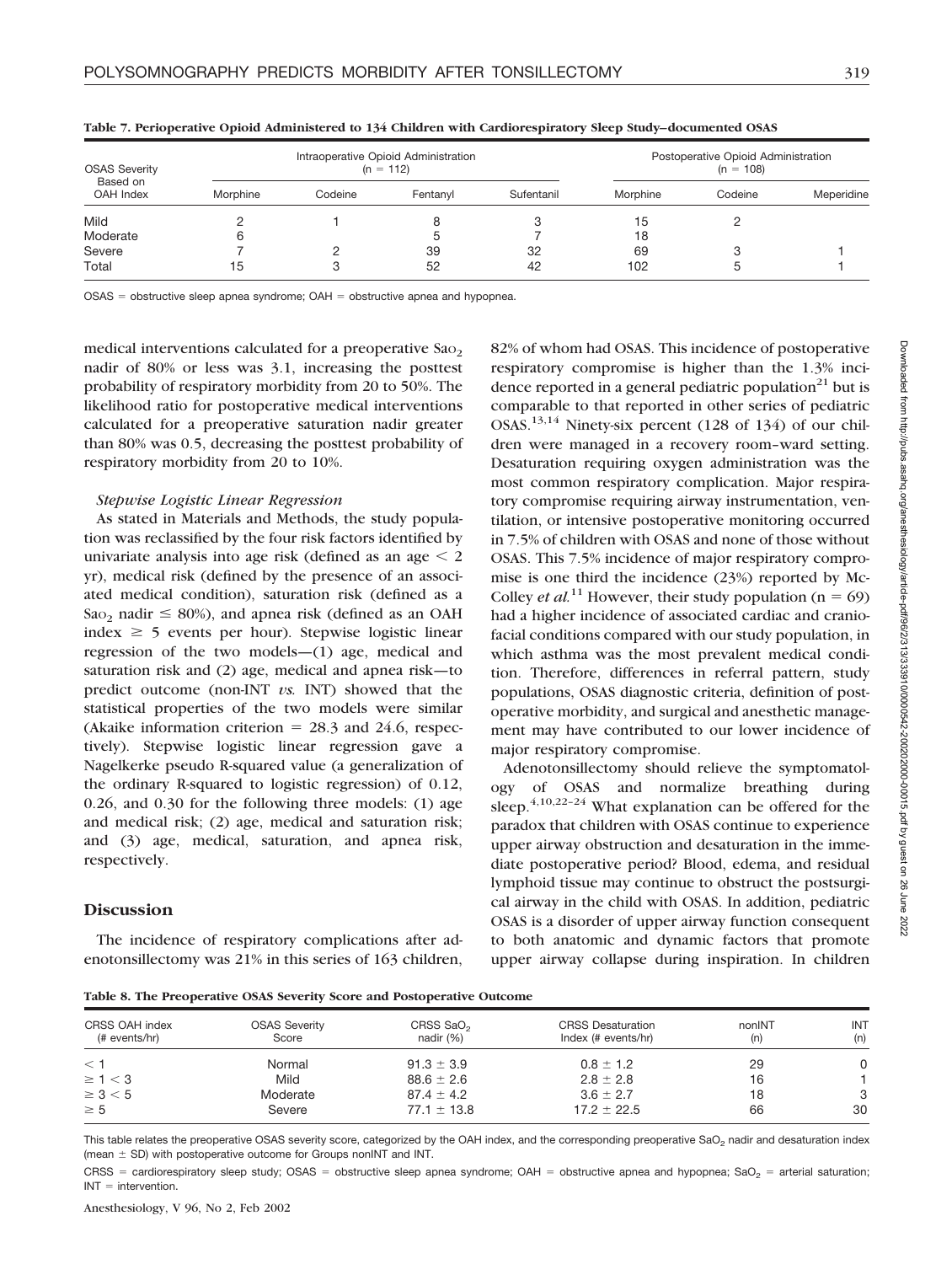

**Fig. 1. Relationship between the preoperative polysomnographic oxygen saturation nadir and outcome. The numbers above the columns indicate the number of children in each group.**

with sleep-disordered breathing, the pressure gradient for airway collapse between sleep and neuromuscular paralysis is reported to be half that measured in normal children,<sup>4,10,24</sup> suggesting that children with sleep-disordered breathing show altered neuromuscular control of upper airway patency. Therefore, impaired neuromuscular function in the recovery room caused by a residual effect of sedative, anesthetic, or analgesic agents<sup>25-27</sup> could contribute to airway obstruction in the postoperative period. It was surprising that we found no statistical correlation between opioid administration and the need for medical intervention. Indeed, the majority of children with OSAS received both intraoperative and postoperative opioids (table 7). However, other investigators $11,13,14,28$  have failed to find a correlation between opioid administration and respiratory outcome in children with OSAS.

The airway in a child younger than 2 yr is at increased  $risk^{11,13,14,29,30}$  for compromise after adenotonsillectomy because of its relatively small diameter. In addition, there may also be an age-dependent maturation of neuromuscular control of the upper airway, predisposing the young child to obstructive events in the postoperative period. Certainly there are maturational differences in the respiratory system of a toddler (including a compliant chest wall $31$  and asymptomatic pulmonary hypertension<sup> $4,32$ </sup>) that promote desaturation should an obstructive apnea occur.

In this study, we investigated whether CRSS could predict postoperative respiratory complications in children undergoing adenotonsillectomy. We found that, although the sensitivity of a preoperative diagnosis of OSAS was 100%, the positive predictive value was only 25.4%. However, the severity of OSAS did correlate with the requirement for postoperative medical intervention in that mild, moderate, and severe OSAS were associated with a 6, 14, and 31% incidence of respiratory compromise, respectively (table 8). It is likely that OSAS represents a spectrum of disease, and disease severity may prove to be a useful predictor of postoperative risk.

Although polysomnography is widely accepted as the most accurate method of quantitating the presence and severity of pediatric OSAS, there remain substantial challenges, including standardization of definitions, procedures, and methodologies, and establishing the relation of CRSS parameters to clinically meaningful outcomes.<sup>3,4,10,33</sup> Furthermore, polysomnography is extraordinarily expensive as standard methods require the presence of a technician overnight in the sleep laboratory as well as the set-up and analysis time. We are not recommending polysomnography as a requirement before all adenotonsillectomies.

Several investigators have sought more cost-effective and less time-intensive alternatives for diagnosing OSAS, including sonography, home video recordings, cardiorespiratory sleep studies, and pulse oximetry.<sup>15–18</sup> We recently reported that a positive nocturnal TREND  $O<sub>2</sub>$  had a 97% predictive value for a diagnosis of OSAS by polysomnography.<sup>16</sup> Unlike other saturation indices, the nocturnal Sao<sub>2</sub> nadir does not require an assessment of the duration of the saturation nadir and is not indexed to sleep time; therefore, it does not require an assessment of sleep state. The nocturnal saturation TREND  $O<sub>2</sub>$  analysis does not require formal polysomnography.

The current study extends our previous work to suggest that preoperative nocturnal oximetry could also predict which children are most likely to suffer respiratory compromise after adenotonsillectomy. The likelihood ratio for postoperative medical interventions calculated for a preoperative  $Sao<sub>2</sub>$  nadir of 80% or less was 3.1 and increased the posttest probability of respiratory morbidity from 20 to 50%. Indeed, Isono *et al.*<sup>34</sup> reported that the preoperative hypoxemia was the best predictor of postoperative hypoxemia in a population of adults with sleep-disordered breathing.

We recognize that polysomnography provides an assessment of OSAS risk. The model of age, medical and apnea risk did provide a slightly better overall model fit. The addition of apnea risk to the model prediction of age, medical and saturation risk did account for an addi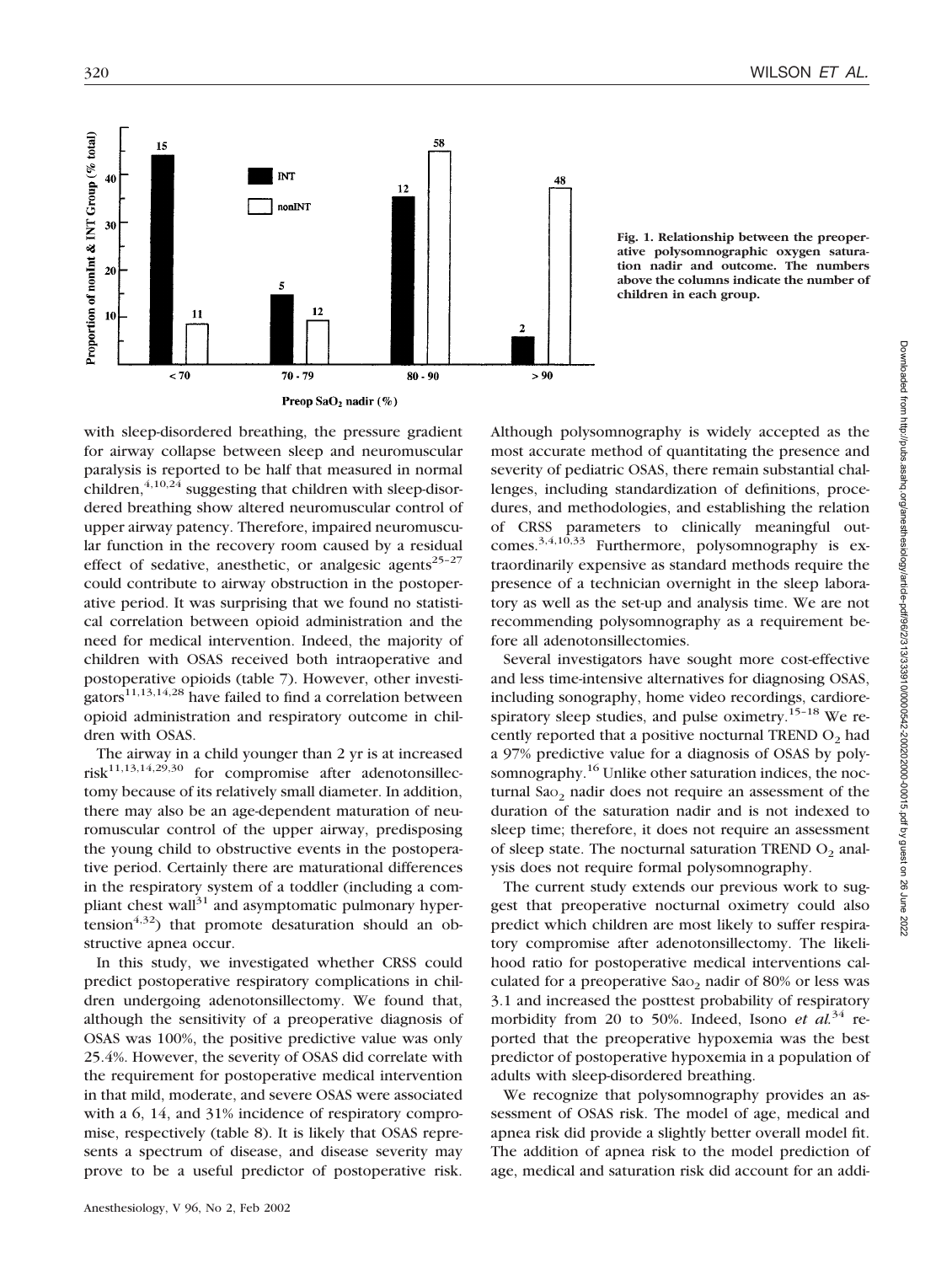tional 4% of the variance in the outcome. However, in the choice of preoperative oximetry trend analysis *versus* polysomnography, the fact that saturation studies are feasible and potentially cost-effective to conduct on a population basis may make oximetry analysis more favorable in practice.

However, it is important to realize that the oximetry data presented here are based on the CRSS computerized recording of the pulse waveform, not the TREND  $O_2$ . The CRSS saturation analysis involves visual inspection of the data record and elimination of all segments containing movement artifact. Therefore, the reported  $Sao<sub>2</sub>$ nadir in this study has been verified and quantitated in a manner that is impossible with oximetry trend reports. Of note in the current study,  $40\%$  (n = 66) of the oximetry TREND  $O<sub>2</sub>$  studies were indeterminate. Therefore, before pulse oximetry could be accepted as a useful preoperative test, several challenges remain to be sorted. First, different brands, models, and modes of pulse oximeters have different response characteristics that can markedly affect such parameters as the frequency and extent of saturation dips caused by apnea. A motionresistant oximeter, Quartz Medical "Masimo" oximeter (Q400; Quartz Medical, Irvine, CA), with masimo technology, had fewer motion artifact desaturations but somewhat underestimated the frequency and extent of the saturation dips compared with the Nellcor N-200.<sup>35</sup> Second, methods of oximetric quantitation and analysis must become more standardized and objective.<sup>16</sup> Finally, a prospective trial involving a wide spectrum of children undergoing adenotonsillectomy is needed to demonstrate that oximetry results would significantly predict postoperative compromise and that it would modify clinical practice.

In conclusion, we report a 21% incidence of respiratory compromise requiring medical interventions after adenotonsillectomy among 163 children evaluated for OSAS. Because airway obstruction and desaturation were the two types of respiratory complications, we recommend monitoring all children with OSAS with an oximeter in the initial postoperative period. Ninety-six percent of the children with OSAS were managed in a recovery room or ward setting. Six children required postoperative admission to the ICU. Keeping in mind the aforementioned cautionary notes, we suggest that preoperative nocturnal saturation may prove to be a cost-effective test to both diagnose severe OSAS and predict postoperative risk in children undergoing adenotonsillectomy. Preoperative nocturnal saturation may prove to be a useful methodologic tool to enable prospective randomized clinical trials to rationalize the perioperative management of children with OSAS undergoing adenotonsillectomy.

The authors thank the Biostatistics Consulting Service of the Montreal Children's Hospital for assistance in the statistical analysis of the study, and Roula

Cacolyris and Maria Di Stefano (both academic secretaries at the McGill University Health Center/Montreal Children's Hospital, Montreal, Quebec, Canada) for help in the preparation of the manuscript.

# **References**

1. Rosenfeld RM, Green RP: Tonsillectomy and adenoidectomy: Changing trends. Ann Otol Rhinol Laryngol 1990; 99:187–91

2. Brouillette RT, Fernbach SK, Hunt CE: Obstructive sleep apnea in infants and children. J Pediatr 1982; 100:31–40

3. Davidson SL, Marcus CL: Obstructive sleep apnea in infants and young children. J Clin Neurophysiol 1996; 13:198–207

4. Marcus CL, England SE, Annett RD, Brooks LJ, Brouillette RT, Carroll JL, Givan DC, Gozal D, Kiley J, Redline S, Rosen CL, Rosen GM, Tunkel DE: Cardiorespiratory sleep studies in children. Am J Respir Crit Care Med 1999; 160:1381–7

5. Guilleminault C, Eldridge FL, Simmons FB, Dement WC: Sleep apnea in eight children. Pediatr 1976; 58:23–31

6. Messner AH: Evaluation of obstructive sleep apnea by polysomnography prior to pediatric adenotonsillectomy. Arch Otolaryngol Head Neck Surg 1999; 125:353–6

7. Brouillette RT, Hanson D, David R, Klemka L, Szatkowski A, Fernbach S, Hunt CE: A diagnostic approach to suspected obstructive sleep apnea in children. J Pediatr 1984; 105:10–4

8. Carroll JL, McColley SA, Marcus CL, Curtis S, Loughlin GM: Inability of clinical history to distinguish primary snoring from obstructive sleep apnea syndrome in children. Chest 1995; 108:610–8

9. Marcus CL: Clinical and pathophysiological aspects of obstructive sleep apnea in children. Pediatr Pulmonol 1997; 16:123–4

10. Marcus CL, McColley SA, Carroll JL, Loughlin GM, Smith PL, Schwartz AR: Upper airway collapsibility in children with obstructive sleep apnea syndrome. J Appl Physiol 1994; 77:918–24

11. McColley SA, April MM, Carroll JL, Naclerio RM, Loughlin GM: Respiratory compromise after adenotonsillectomy in children with obstructive sleep apnea. Arch Otolaryngol Head Neck Surg 1992; 118:940–3

12. Weinberg S, Kravath R, Phillips L, Mendez H, Wolf G: Episodic complete airway obstruction in children with undiagnosed obstructive sleep apnea. ANES-THESIOLOGY 1984; 60:356–8

13. Rosen GM, Muckle RP, Mahowald MW, Goding GS, Ullevig C: Postoperative respiratory compromise in children with obstructive sleep apnea syndrome: Can it be anticipated? Pediatrics 1994; 93:784–8

14. Biavati MJ, Manning SC, Phillips DL: Predictive factors for respiratory complications after tonsillectomy and adenoidectomy in children. Arch Otolaryngol Head Neck Surg 1997; 123:517–21

15. Jacob SV, Morielli A, Mograss MA, Ducharme FM, Schloss MD, Brouillette RT: Home testing for pediatric obstructive sleep apnea syndrome secondary to adenotonsillar hypertrophy. Pediatr Pulmonol 1995; 20:241–52

16. Brouillette RT, Morielli A, Leimanis A, Waters KA, Luciano R, Ducharme FM: Nocturnal pulse oximetry as an abbreviated testing modality for pediatric obstructive sleep apnea. Pediatrics 2000; 105:405–12

17. Waters KA, Forbes P, Morielli A, Hum C, O'Gorman A, Vernet O, Davis G, Tewfik TL, Ducharme FM, Brouillette RT: Sleep disordered breathing in children with myelomeninocele. J Pediatr 1998; 132:672–81

18. Morielli A, Ladan S, Ducharme FM, Brouillette RT: Can sleep and wakefulness be distinguished in children by cardiorespiratory and videotape recordings? Chest 1996; 109:680–7

19. Mograss MA, Ducharme FM, Brouillette RT: Description, classification, and relationship to sleep apnea in children. Am J Respir Crit Care Med 1994; 150:1690–6

20. McCullagh P, Nelder JA: Generalized Linear Models, 2nd edition. London, Chapman and Hall, 1989, pp 21–135

21. Richmond KH, Wetmore RF, Baranak CC: Postoperative complications following tonsillectomy and adenoidectomy: Who is at risk? Int J Pediatr Otorhinolaryngol 1987; 13:117–24

22. Isono S, Remmers JE, Tanaka A, Sho Y, Nishino T: Static properties of the passive pharynx in sleep apnea. Sleep 1996; 19:S175–7

23. Isono S, Remmers JE, Tanaka A, Sho Y, Sato J, Nishino T: Anatomy of pharynx in patients with obstructive sleep apnea and in normal subjects. J Appl Physiol 1997; 82:1319–26

24. Isono S, Shimada A, Utsugi M, Konno A, Nishino T: Comparison of static mechanical properties of the passive pharynx between normal children and children with sleep-disordered breathing. Am J Respir Crit Care Med 1998; 157:1204–12

25. Nozaki-Taguchi N, Isono S, Nishino T, Numai T, Tagushi N: Upper airway obstruction during midazolam sedation: Modification by nasal CPAP. Can J Anaesth 1995; 42:685–90

26. Ochiai R, Guthrie RD, Motoyama EK: Effects of varying concentrations of halothane on the activity of the genioglossus, intercostals, and diaphragm in cats: An electromyographic study. ANESTHESIOLOGY 1989; 70:812–6

27. Warwick JP, Mason DG: Obstructive sleep apnoea syndrome in children. Anaesthesia 1998; 53:571–9